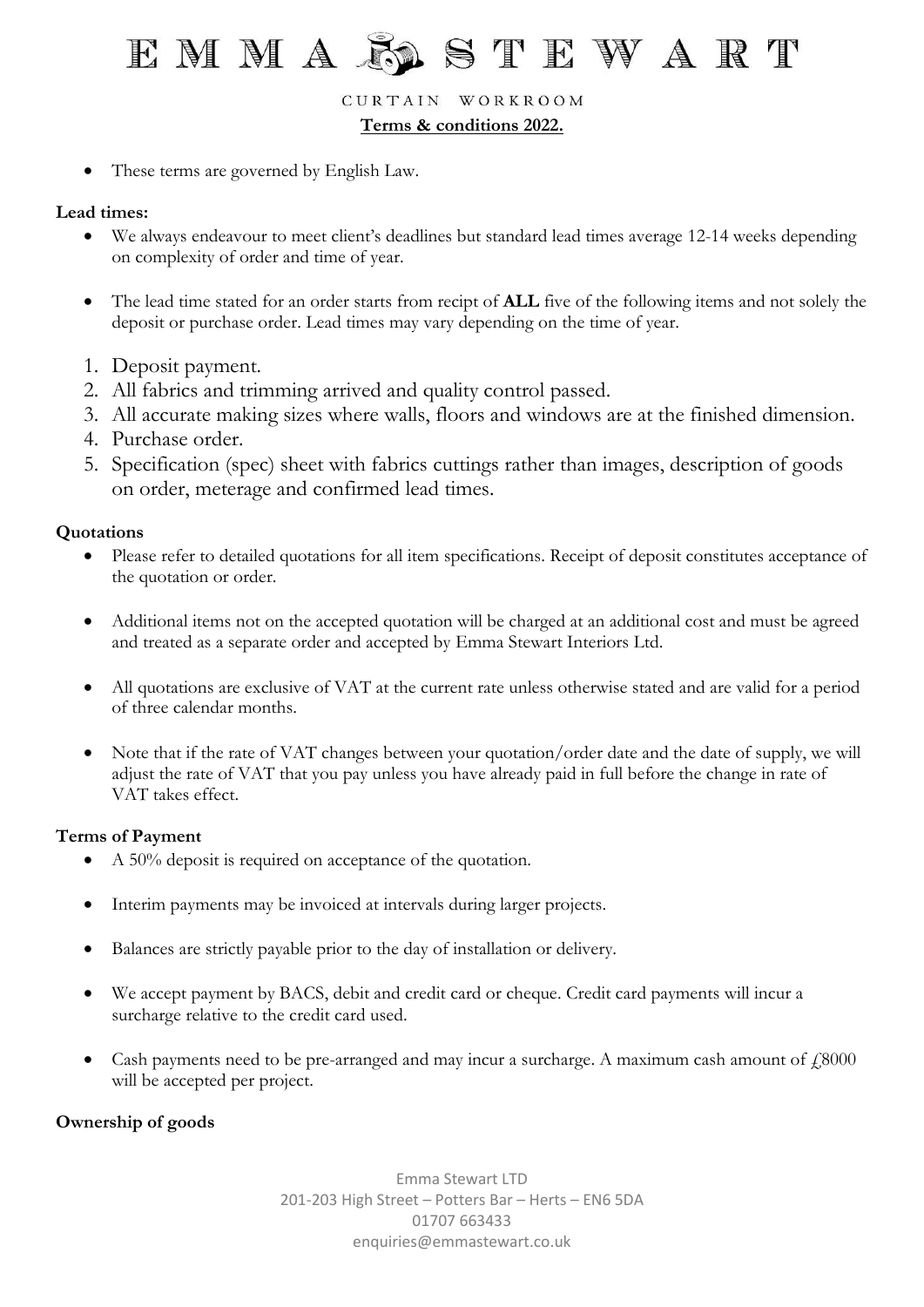#### CURTAIN WORKROOM

- The soft furnishings (purchases of goods or services) will remain the property of Emma Stewart Interiors Ltd until payment has been received in full.
- If you receive an invoice which you believe to be incorrect please raise the issue promptly to allow us to discuss and resolve the issue.
- If we do not receive payment by the due date we reserve the right to charge interest to you on the overdue amount at the rate of 4% a year above the base lending rate of Barclays Bank PLC . Interest will accrue on a daily basis from the due date until the date of payment of the overdue amount. Accrued interest is payable with any overdue amount.

## **Your Right To Cancel**

- There is a 24 hour cancellation period (from receipt of deposit) after which the deposit amount is nonrefundable.
- Within the first 24 hours clients who have cancelled orders will be entitled to a full refund provided items have not been ordered and work has not started.
- Once goods have been ordered and/or work has commenced, it is not possible to receive a full refund, a handling charge of 30% will be applied for return of any goods.
- Items that are bespoke (personalised or custom-made for you) are non-returnable and non-refundable.

### **Storage of goods:**

- If we are unable to install ordered items once they have been made storage will be chargeable at  $\mu$ 100.00 per day (Plus VAT) and/or further delivery costs will be incurred.
- Items that have been made but cannot be installed will remain the property of Emma Stewart Interiors Ltd but will be your responsibility.
- All items including fabric, trimming and objects sent directly to us remain the direct responsibility and property of the sender and any faults or issues found after the date of delivery to us will be your responsibility.
- Fabrics, trimmings and objects sent to us directly will be stored correctly but may not be covered by our insurance. Please ensure that suitable insurance is in place for Items that you are sending to us.

### **Fitting and site visits:**

- If we are installing products or providing other services in your property, we will make good any damage to your property caused by us while doing so. However, we are not responsible for the repair of (or the cost of repairing) any pre-existing faults or damage to your property that we discover while providing the services.
- The services of individual fitters are arranged by Emma Stewart Interiors Ltd but Emma Stewart Interiors Ltd is not being responsible for the fitters work or any damage they cause.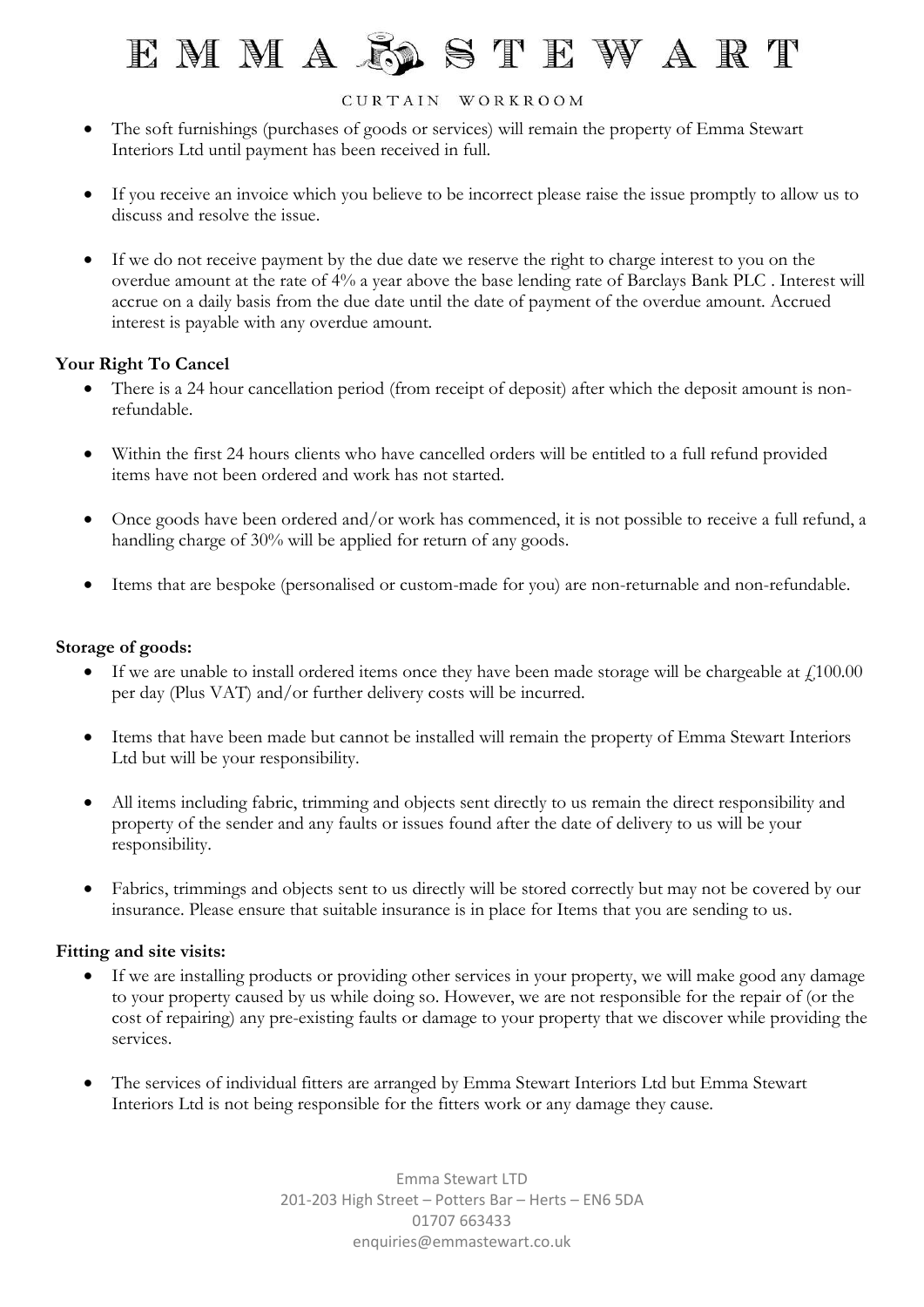#### CURTAIN WORKROOM

- Rooms in which we are installing must have access to water and electricity and must be clean and free from building materials and dust. If the site does not meet these standards we reserve the right to refuse to fit the items and a day rate of  $\sqrt{550.00}$  per fitter onsite is chargeable.
- Clients must inform Emma Stewart Interiors Ltd of any electrics, pipes, alarm cables, steels etc. hidden in walls or recesses that may prevent the successful fitting of hardware. Emma Stewart Interiors Ltd is not responsible for any problems that may arise through not having access to this information.
- If it is not possible to install the order due to unsuitable or unsound walls the balance of the order may still be charged. It is the customers' responsibility to ensure that their walls/recesses are sound and strong and prepared prior to the fitter's arrival. If the order cannot be fulfilled due to structural issues the balance of the order is still payable and will be settled the same day.
- Please ensure parking is available near the entrance to the property on site for deliveries, installations and site visits.
- Parking permits must be supplied if necessary. Parking penalty charges are to be paid for if permits are not provided.
- If you fail to allow us access to your property at a pre-arranged time we reserve the right to charge for the visit per attendee.

### **Force majeure**

• We are not responsible for delays outside our control. If delivery or fitting of products is delayed by an event outside our control then we will contact you to let you know and will take steps to minimise the effect of the delay.

## **Inspection of installed products:**

It is the client's responsibility to inspect goods at the time of supply and inform us of any issues within 24 hours of installation.

## **Fabric supplied by us and Fabrics supplied by you the client.**

- Every effort is made to ensure that fabric is a close representation to the fabric swatches in the pattern books. However if a true and accurate match is essential, we strongly recommend that a 'stock cutting' is requested at the time of order.
- Fabrics can react in different ways during the making process of making soft furnishings meaning that the item is not as expected. This is not the responsibility of Emma Stewart Interiors Ltd.
- All fabrics behave in a different manner depending on their composition, Embroideries will cause tension on the base cloth ergo creasing and puckering that cannot be remedied and fabrics of different compositions will also react differently which includes unavoidable creasing and bagging – this is not the responsibility of Emma Stewart Interiors Ltd.
- Due to variations in atmospheric conditions such as humidity and temperature, there may be a possibility of shrinkage or relaxation of curtains and bespoke items once fitted. As such conditions are beyond the control of Emma Stewart Interiors Ltd, we are unable to accept any responsibility for the movement of curtains and blinds once installed. However, we do ensure that adequate hems will have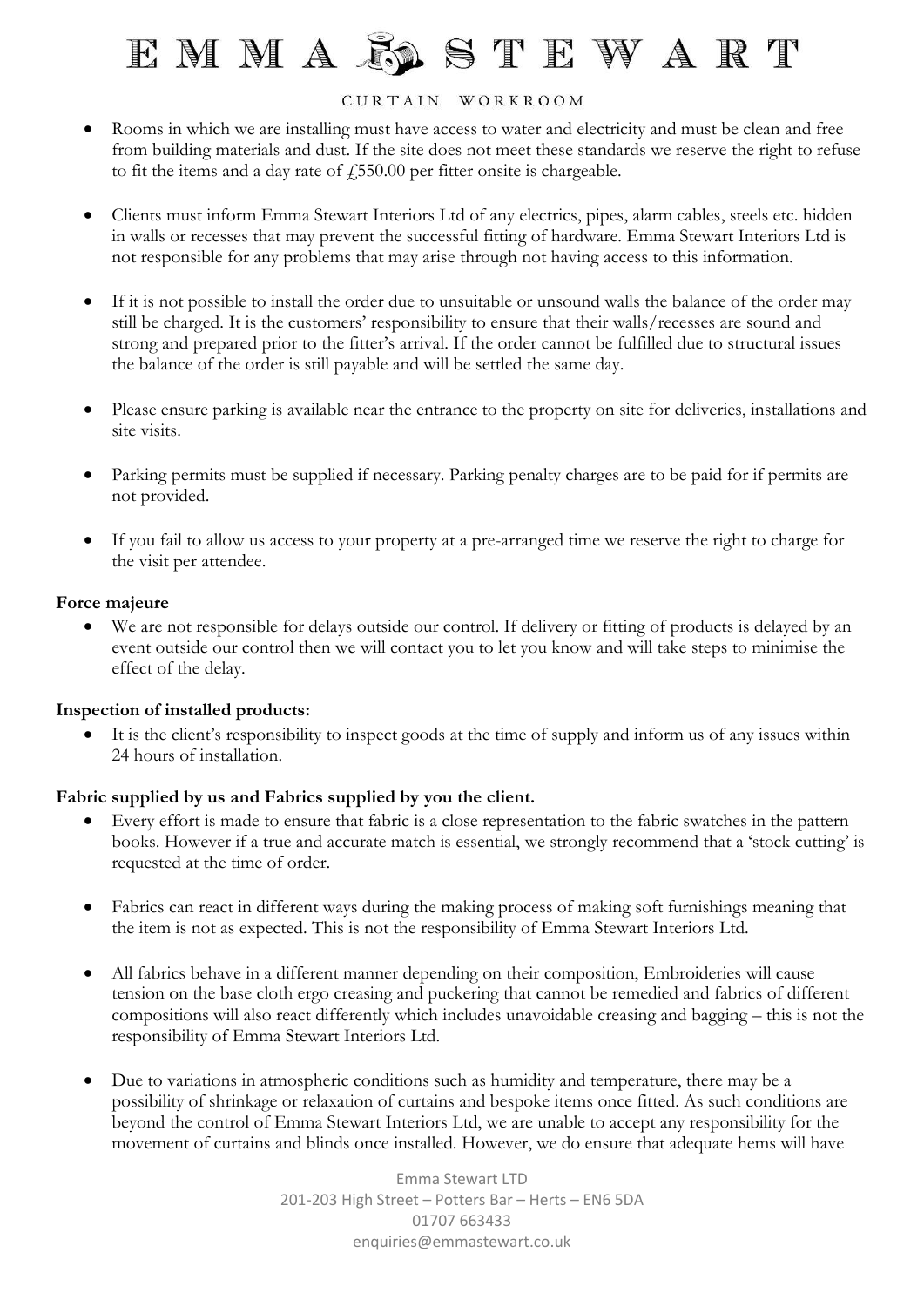### CURTAIN WORKROOM

been

allowed during the making of your curtains to allow for alterations, should this be required. The cost of these alterations remains the responsibility of the customer.

- A sample of fabric and trimmings are required before your order can be accepted and we reserve the right to refuse to work with your choice of fabric if we do not think it will give a good result.
- Please inform us of any orders that are being sent directly to us along with cuttings and a reference as we cannot be held responsible for fabrics sent to us without prior advice or those lost in transit.
- Inspection of your fabric by us prior to making is charged at  $\frac{f}{f}$  + VAT per fabric and it is not guaranteed that all faults will be noticed prior to making. We will not check fabrics sent to us without prior notification and payment of the fee.
- Occasionally an unexpected flaw or aspect of a fabric can only been seen once the items have been made. We cannot be held responsible for this.
- All fabric companies have a level of tolerance with regard to what is a fault and what is a characteristic of the fabric which means we are unable to return a fabric as faulty. This is not the responsibility of Emma Stewart Interiors Ltd.
- Occasionally we will require more fabric than is used to help with pattern placement and allowances. Please arrange collection of overs with in one week. Overs will be disposed of after that.
- Fabrics supplied to us to be used for upholstery purposes must comply with the British Standard fire regulation pertaining to the order or the client must request the use of a suitable interliner. It is the client's responsibility to use fabrics in compliance with the law and supply appropriate instruction.
- All fabrics, lining and interlining are subject to damage of when exposed to UV light and can perish quickly. We recommend that a UV filter film is applied to your windows and doors. We are not responsible for the damage to fabrics and linings (however short a period of time) if conditions are such that fabrics will perish.

### **Linings**

- Standard linings of ivory coloured cotton sateen, ivory blackout lining and natural domette interlining will be used unless otherwise requested or stated.
- Use of client's own linings will be subject to a 10% surcharge.

### **Creasing**

- All fabrics will crease to some degree, most creases can be removed by hanging and leaving or ironing and/or the application of steam. Linen is particularly susceptible to creasing, this is a characteristic feature not a fault.
- Please note that during the making process creasing is unavoidable and it is not possible to remove all creasing.
- Please note that it is not suitable to iron or steam certain fabrics.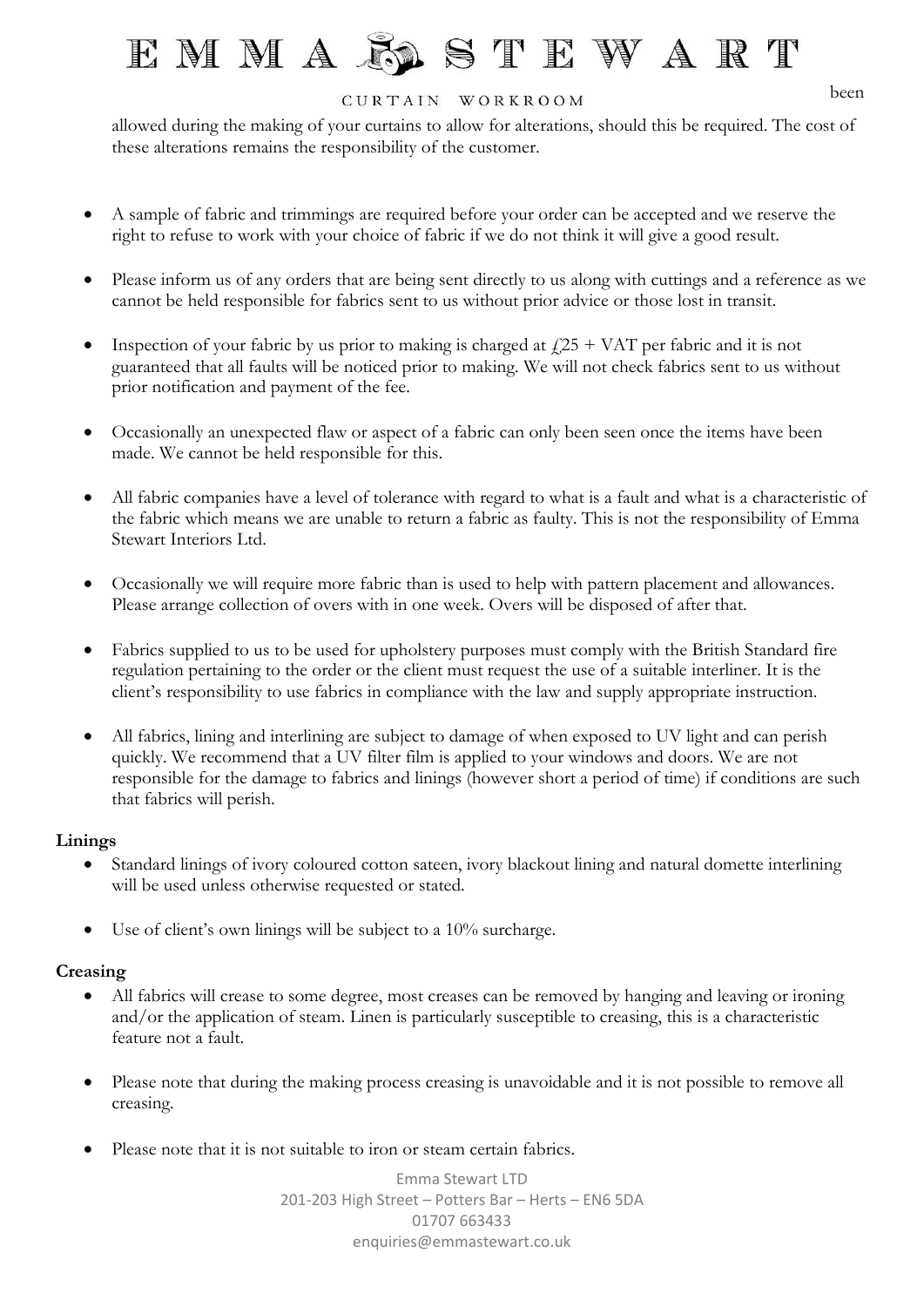CURTAIN WORKROOM

### **Pattern placement**

- Please note that curtains are pattern matched from the bottom up and for blinds from the top down, if you require anything different from this please let us know prior to any work commencing - any changes as a result of failing to communicate your preferences will be charged at the standard rate of  $\ell$ 25 per hour.
- Any items that require more than one width of fabric will have joins and seams. Note, all pattern repeats vary, they can be mirrored image, side matched or half dropped across the width of the fabric. Every effort is made to ensure that the seams are pattern matched but this is not always possible.
- It is the client's responsibility to communicate or confirm any specific requirements in the way fabric is to be used ie side/direction/pattern/etc. Your order will be made up to this specification. We will not be held liable for any issues due to non or miscommunication of specific requirements but any necessary corrective work arising for these reasons will be charged at the standard rate of  $\ell$ 25 per hour.
- The design and pattern of a fabric cannot be guaranteed to work with the design or pleats of a product. Striped fabrics cannot line up with pleats or folds.
- Natural fabrics, embroidered fabrics and hand blocked patterns do not always have perfect alignment of the design straight across the width and we cannot guarantee pattern matching or that the fabric once made will behave/move/hang as expected, neither is the responsibility of Emma Stewart Interiors

#### **For information**

- All roman blind head rails are fitted and supplied with child safety features in accordance with EN 13120 guidelines.
- Blackout lining will not guarantee a total black out of the room and light will show though essential stitching and at the sides and edges of the curtains or blinds. Only a cassette blackout blind will give 99% effective blackout of a room.
- Standard width fabrics will be centralised and joined either side of a central width.
- If a design is selected from an image of other work please note that window treatments will look different at a window of different proportions.
- Additional delivery and installations are chargeable.
- Emma Stewart Interiors Ltd is not responsible for specified linings, fabrics and/or trimming pairings that do not work well together, causing puckering, bagging or creasing. Please check with us before specifying and ordering that the end result will be as you would like.
- Emma Stewart Interiors Ltd reserves the right to refuse service or to continue with an order in relation to unacceptable or aggressive behaviour. The balance of the order will be due immediately upon request and goods in manufacture including fabrics you have supplied will be delivered at our discretion.